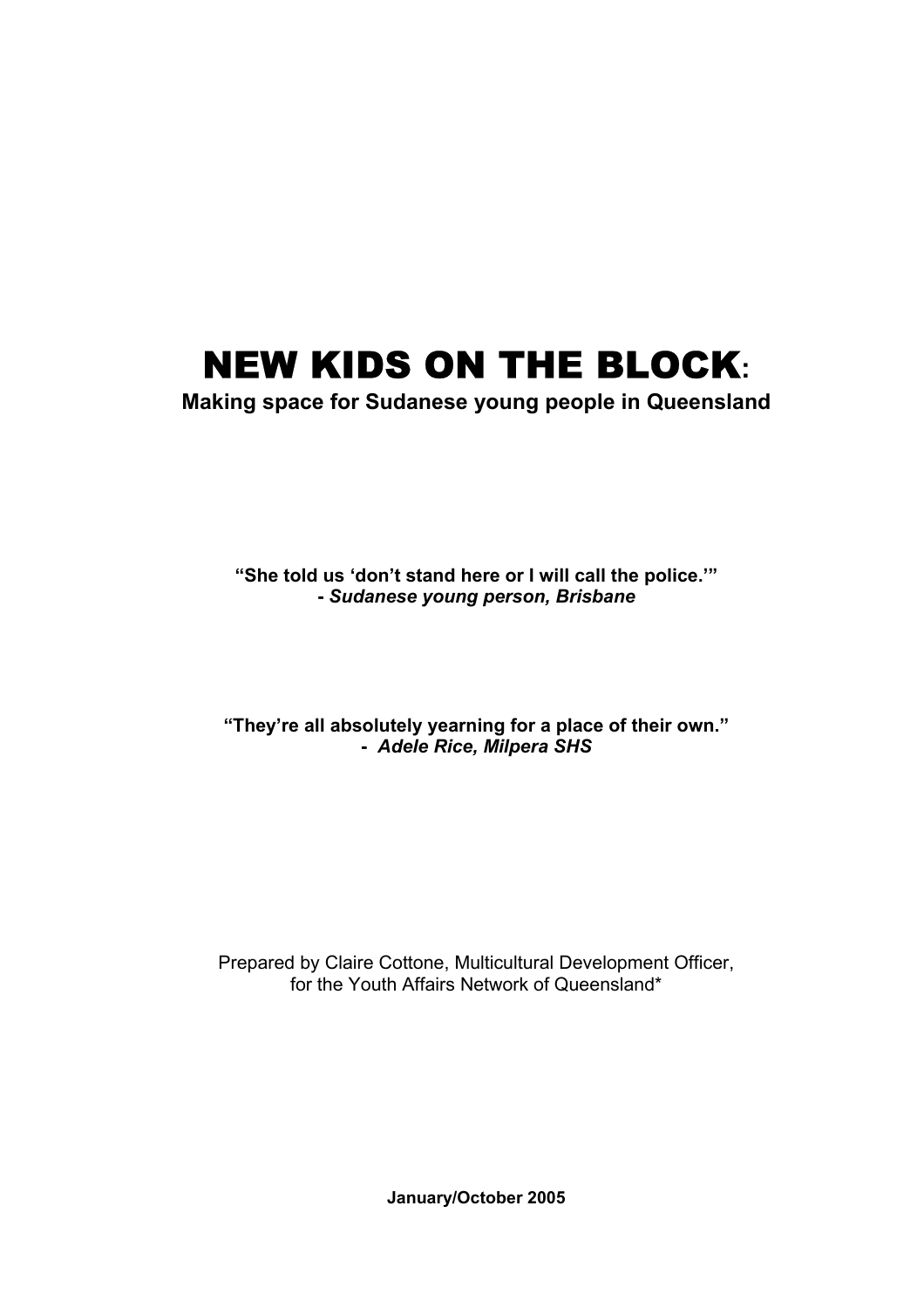\* You can contact the writer at the Youth Affairs Network QLD (YANQ) on tel (07) 3844 7713, fax (07) 3844 7731 or by email to [cald@yanq.org.au](mailto:cald@yanq.org.au), or by post to 30 Thomas St West End 4101.

\* If you would like to join the Multicultural Youth Network QLD (MYNQ) (a Queensland-wide network for service providers for culturally and linguistically diverse (CALD) young people) please contact YANQ.

\*YANQ is the peak body for youth affairs in Queensland. If you would like to become a member of YANQ or find out more, please contact [admin@yanq.org.au](mailto:admin@yanq.org.au) or visit [www.yanq.org.au](http://www.yanq.org.au/).

© Youth Affairs Network of Qld Inc 30 Thomas Street WEST END Q 4101

Tel 07 3844 7713 Fax 07 3844 7731 Email [admin@yanq.org.au](mailto:admin@yanq.org.au) Web [www.yanq.org.au](http://www.yanq.org.au/)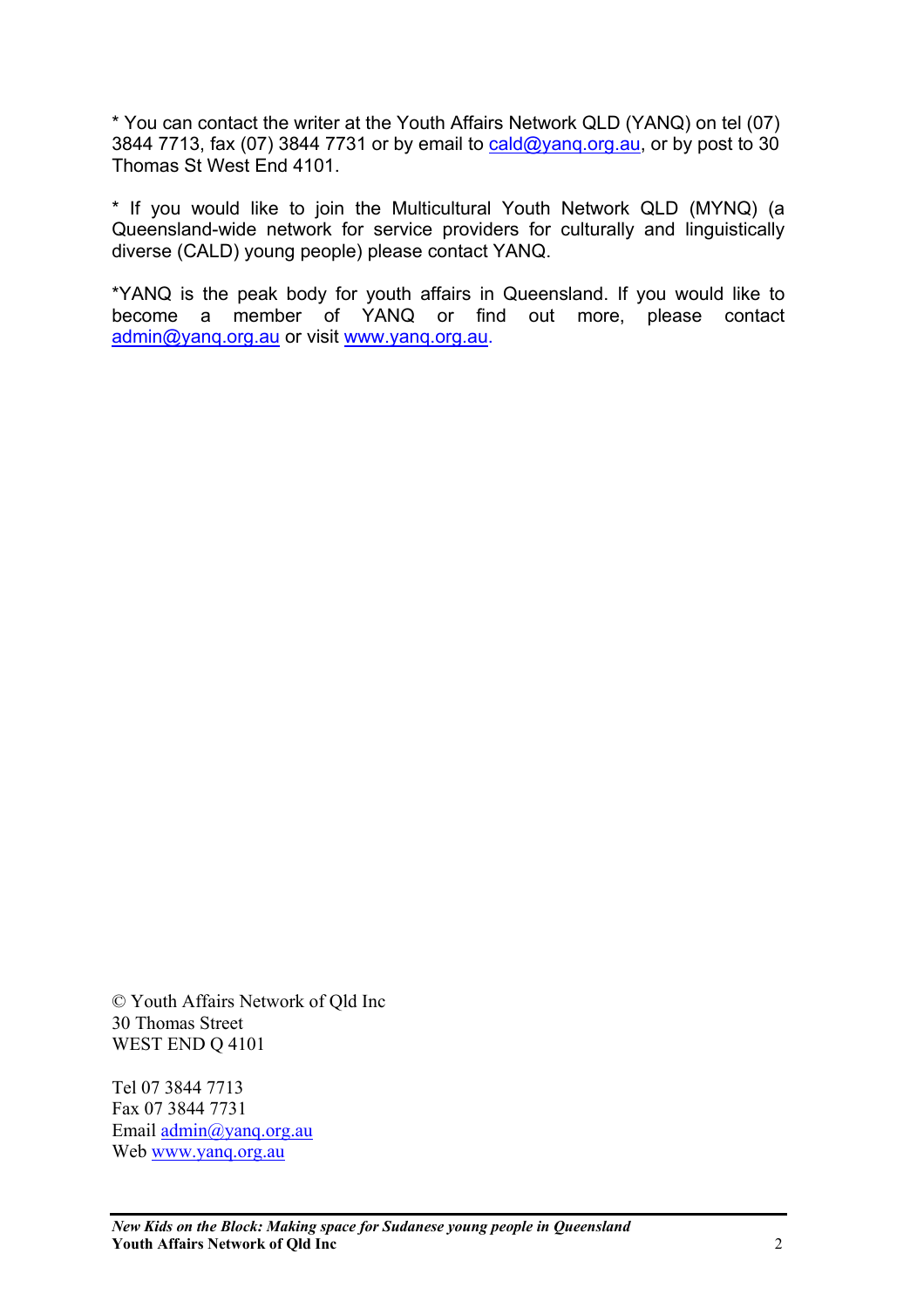# **Acknowledgements**

First and foremost, I would like to acknowledge the contribution to this project of our young Sudanese consultant, Abraham Akuot. He was not able to be around in the final stages of writing, but his input into the consultations and his wisdom and expertise have been indispensable in our research.

I would also like to acknowledge all of the Sudanese young people across Queensland who took the time to struggle with our English language surveys, and to share their stories and views with us.

Special thanks to Gabriel Ukuno, African Bicultural worker for the ETRF, who has shared so much of his knowledge gained from working with the Sudanese young people and supported me greatly in the writing of this project.

Abraham and I would also like to extend our gratitude to the following people who helped to run focus groups and otherwise participated in the consultations for this project:

Meg Davis, Townsville Multicultural Support Group Lynnette Pirie, Suzan Daniel and Sharyn McCarthy, Lifeline Darling Downs Janice Buhman, Visiting Advisory ESL teacher, Bayside District Snr Sgt Michael Maat, Sgt Raymond Murray, Andrea Bak and Rima Salameh, Queensland Police Michael Zgryza, Multilink Boza Stumfol, Mercy Family Services Melanie Hyland, Australian Red Cross Kate Lemerle, QTMHC Susan Shehata and Dhano Obongo, Multicultural Development Association Trudy Johnston and John Diew, Queensland Program of Assistance for Survivors of Torture and Trauma Edgar Venegas, A.C.C.E.S. Services Inc Adele Rice, Milpera State High School Sudanese Youth Association of Queensland Management Committee members Multicultural Affairs Queensland and the CAMS network Members of the Multicultural Youth Network of Queensland

Thanks also to the project reference group: Mitra Khakbaz, University of the Sunshine Coast Peter Westoby, University of Queensland Rino Randazzo, Youth Advocacy Centre

And, as always, heartfelt thanks to the team at YANQ.

*Claire Cottone Multicultural Development Officer*  **Youth Affairs Network of Queensland**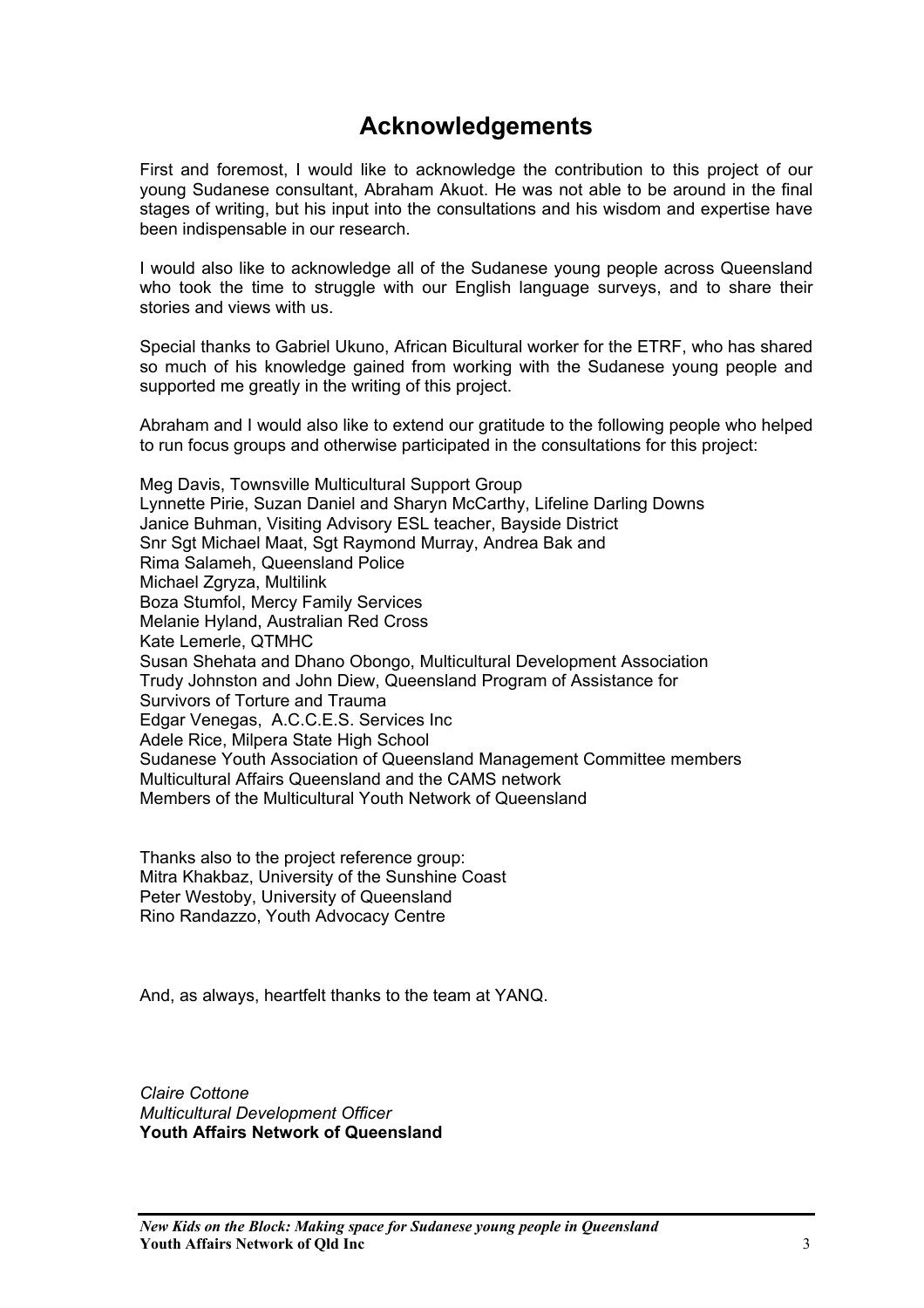# **CONTENTS**

| 5. Lack of statistical expertise in complex data collection and analysis 10 |  |
|-----------------------------------------------------------------------------|--|
|                                                                             |  |
|                                                                             |  |
|                                                                             |  |
|                                                                             |  |
|                                                                             |  |
|                                                                             |  |
|                                                                             |  |
|                                                                             |  |
|                                                                             |  |
|                                                                             |  |
|                                                                             |  |
|                                                                             |  |
|                                                                             |  |
|                                                                             |  |
|                                                                             |  |
|                                                                             |  |
|                                                                             |  |
|                                                                             |  |
| 1.                                                                          |  |
| 2.                                                                          |  |
| 3.                                                                          |  |
|                                                                             |  |
|                                                                             |  |
|                                                                             |  |
|                                                                             |  |
|                                                                             |  |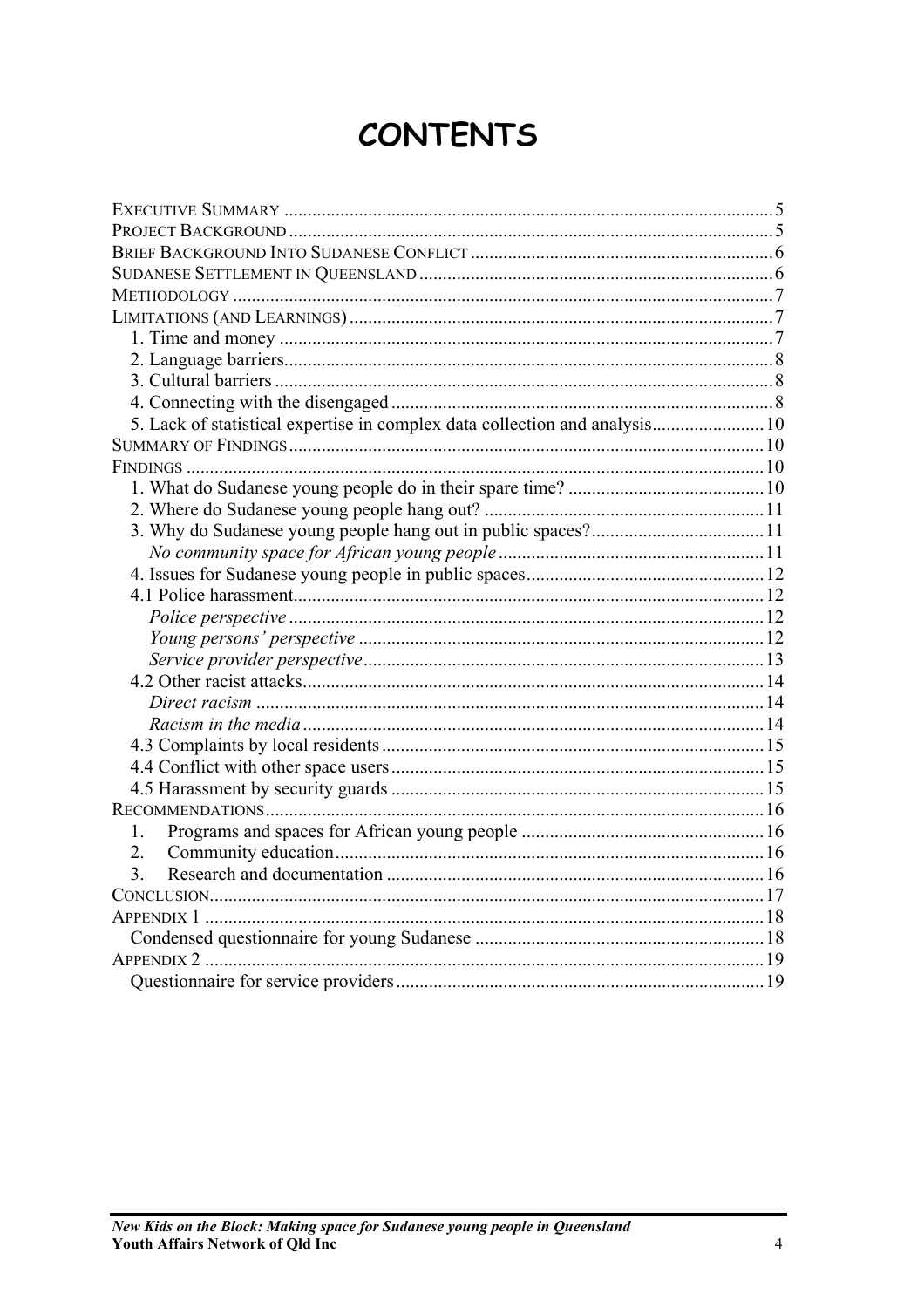# **EXECUTIVE SUMMARY**

<span id="page-4-0"></span>Public Space usage has been identified by youth peaks and service providers to present a range of issues for young people across Australia.<sup>[1](#page-4-1)</sup> Public space issues are generally more prominent for disengaged young people – that is, those who are not in school, not accessing services, and generally disconnected from their community. Young people hanging out on the streets due to homelessness, poverty, cultural displacement, lack of occupation and just plain nowhere-else-to-go are prime targets of police move-on powers and other anti-social rejection and abuse. $2$ 

Large numbers of Sudanese refugees (and most of these being under the age of 25) have settled in South East Queensland in the last five years (see below). Like any new group, Sudanese young people have struggled to find their place in their new society, and the places they have found are often public places.

Unfortunately, these "highly visible"<sup>[3](#page-4-3)</sup> and "culturally different" newcomers have not been welcomed by all: young Sudanese in public spaces have been targets of complaints by community members, harassment by police, security guards and other authority figures, and other outright racist attacks.

This paper explores the reasons why Sudanese young people are hanging out in public places and what they encounter there, and offers recommendations for making Queensland communities more welcoming for their *New Kids on the Block*.

# **PROJECT BACKGROUND**

During 2003-2004, members of the Multicultural Youth Network Qld (MYNQ) repeatedly reported complaints by their young Sudanese clients and friends of being harassed by police and other groups and individuals when in public places. MYNQ's Queensland Police representatives also came to the group seeking guidance as to how to cope with this new and very visible cohort of young people who seemed to be congregating on streets and in parks in Brisbane and surrounding areas.

This tension between Sudanese young people, members of the police force, and other members of the public was identified by MYNQ as a major issue for culturally and linguistically diverse (CALD) young people in Queensland, one with serious implications and needing urgent attention.

YANQ visited Toowoomba on three occasions after some serious issues were identified surrounding the large Sudanese community settled there. YANQ was informed of two fatalities in car accidents and two suicides within the Sudanese youth community late 2004. We followed up on this by co-convening a meeting with stakeholders in Toowoomba to tackle these issues. One outcome of this meeting was a Sudanese youth consultation/forum, where Sudanese young people in Toowoomba came together to

 $\overline{a}$ 

<span id="page-4-1"></span><sup>&</sup>lt;sup>1</sup> See, for starters, Youth Action and Policy Association NSW Inc, No Standing: Young People and *Community Space Project Research Report* (1997); National Crime Prevention *Hanging out: Negotiating young people's use of public space* (1999) National Crime Prevention, Attorney-General's Department: Canberra.<br><sup>2</sup> Queensland's new VSM legislation, which has perturbing implications predominantly for

<span id="page-4-2"></span>Aboriginal young people (being the majority of homeless and chroming young people), has increased police move-on powers even further. See YANQ's sniffing policy at [www.yanq.org.au.](http://www.yanq.org.au/) <sup>3</sup>

<span id="page-4-3"></span>presumably because of their tallness and their dark black skin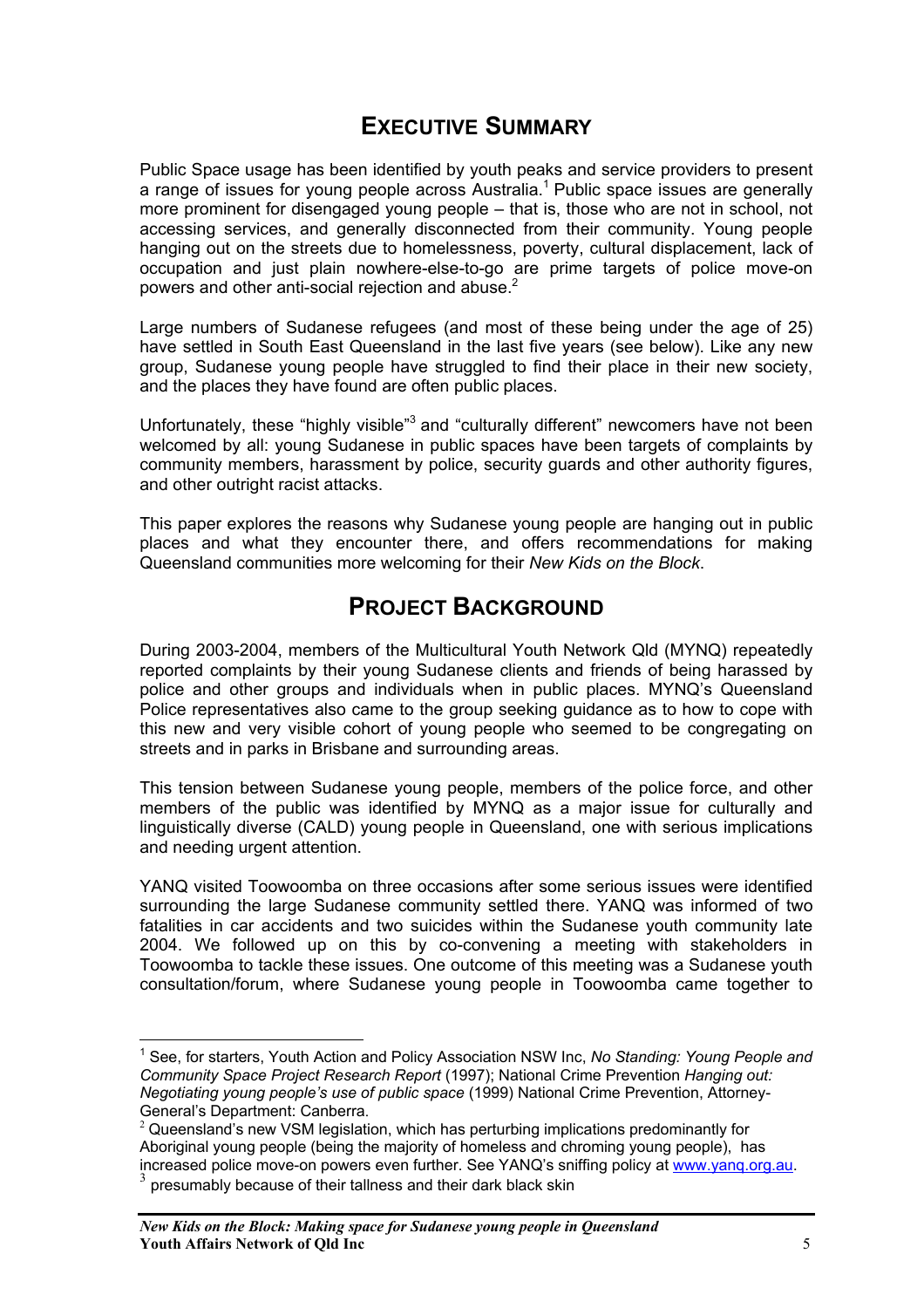<span id="page-5-0"></span>identify issues and solutions themselves. Racism, police relations, and feelings of being out of place in their new town were all major issues identified by the young people.

Further in response to these loud, clear and consistent messages from the CALD youth sector, YANQ approached the Sudanese Youth Association of Queensland (SYAQ) to partner in a deeper investigation of the issues. It was time to ask Sudanese young people what was going on: why are they hanging out in public spaces, what's happening there, and how can government and community work together to improve understanding and make things better for the new kids on the block?

SYAQ agreed to the proposal and YANQ employed SYAQ's President, Abraham Akuot, to undertake consultations for this paper. He undertook consultations with Sudanese young people and agencies in Brisbane and Logan during February/March 2005.

YANQ then expanded the consultations across Queensland.

# **BRIEF BACKGROUND INTO SUDANESE CONFLICT**

*Sudan hosts the largest displaced population in the world and has produced one of every nine of the world's uprooted people. At the end of 1999, more than 4 million Sudanese remained internally displaced, and some 420,000 Sudanese refugees were living in neighbouring countries (Uganda, Ethiopia, Kenya, Congo-Kinshasa, Central African Republic, Chad, and Egypt). Since 1983, more than 2 million Sudanese have died because of the country's civil war, including one in every five Sudanese, according to estimates*. [4](#page-5-1)

Sudan has been in a state of civil war since its independence in 1956, with a brief period of peace in the 1970s and early 1980s. The root causes of the conflict are multiple. There is racial and religious tension between black, Indigenous, Christian Southerners and Arab, Muslim Northerners. The South has continually struggled for autonomy from the North, and Northern Government forces have brutally suppressed Southern rebel forces. Inter-tribal conflict in the South has been intensified by the provision of arms by the North.

A Comprehensive Peace Agreement between the Government of Sudan and the Sudan People's Liberation Movement/Army was signed on January 9, 2005.

# **SUDANESE SETTLEMENT IN QUEENSLAND**

During the last 7 years, more than 3000 Sudanese refugees have settled in Queensland under Department of Immigration Multicultural and Indigenous Affairs' (DIMIA) Humanitarian Program.<sup>[5](#page-5-2)</sup> The majority of Sudanese are living in Brisbane, Logan and Toowoomba.<sup>[6](#page-5-3)</sup>Some 75% of these are young people under the age of 25,<sup>7</sup> over half of

 $\overline{a}$ 

<span id="page-5-1"></span><sup>4</sup> USCR *Refugee Reports,* Spring/Summer 2000

<span id="page-5-2"></span><sup>&</sup>lt;sup>5</sup> Humanitarian Settlement Client Information System, Department of Immigration, Multicultural and Indigenous Affairs. This data does not include Sudanese who have self-relocated from other Australian states. For current settlement data, access DIMIA's interactive reporting system at http://www.immi.gov.au/settle/data/index.htm.<br><sup>6</sup> There are also small numbers of Sudanese in Cairns, Townsville, Gatton, Pine Rivers, Ipswich

<span id="page-5-3"></span>and the Gold Coast.

<span id="page-5-4"></span> $7$  This is age the breakdown in a sample of 500 Sudanese surveyed in Toowoomba: see Lifeline, Centacare and the Social Justice Commission, *Finding a Home on the Range: A Profile of Toowoomba's Sudanese Community* (June 2005).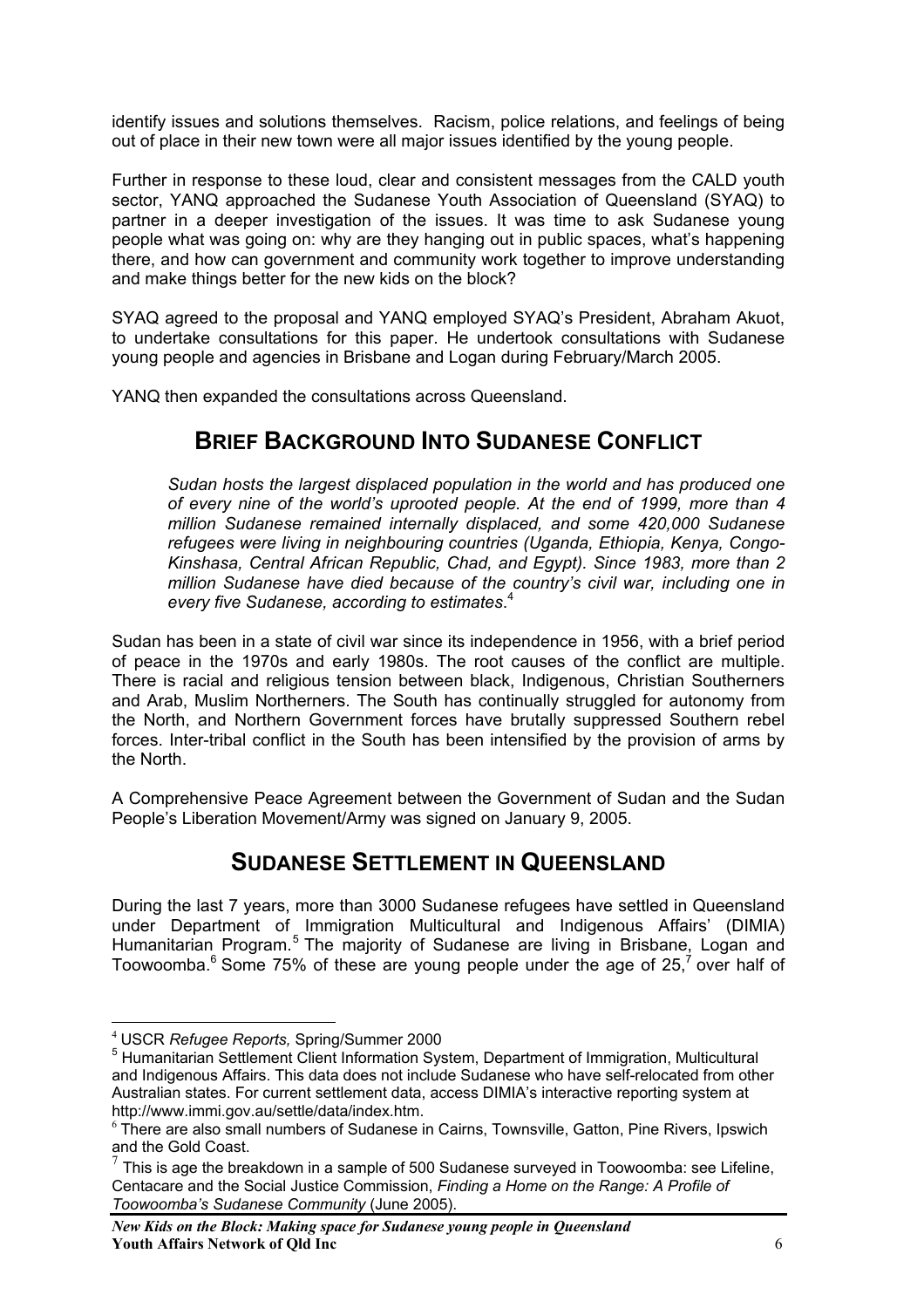<span id="page-6-0"></span>which have one or both parents deceased or missing, $8$  and often suffering deep torture, trauma and grief issues and cultural shock, and with low literacy and English language ability.

While DIMIA projects that Sudanese settlement will continue in the coming years, other African groups are now also arriving in increased numbers and the subject matter of this paper may have increased relevance for them in the near future, as well as for other young people from refugee and migrant backgrounds.

# **METHODOLOGY**

The findings in this paper are based on extensive consultations with key stakeholders, including Sudanese young people, Queensland Police, and service providers for Sudanese young people in Brisbane, Bayside, Logan, Toowoomba and Townsville.<sup>[9](#page-6-2)</sup>

YANQ engaged a young Sudanese man to consult with his peers and service providers in Brisbane and Logan. A reference group of academics and youth workers was set up to support the worker.

A total of 50 males and 32 females between the ages of 14 and 27 in Brisbane, Bayside, Logan, Toowoomba and Townsville were surveyed.

YANQ's Sudanese consultant surveyed the Brisbane and Logan contingent. Ten of these consultations were in-depth, one-on-one interviews with young Sudanese men living in Brisbane who had had direct experiences of racism and police harassment in public space. The rest of the Brisbane consultations were done through survey forms completed in English by young Sudanese at the 2005 Sudanese Youth Awards Night.

In the other locations, focus groups were conducted by teachers and social workers, who assisted the young people to complete generic survey forms in English. In these cases, the young people also helped each other to complete the survey forms.

All consultees were paid for their time.

# **LIMITATIONS (AND LEARNINGS**)

## **1. Time and money**

 $\overline{a}$ 

This project had a tight budget and a limited time frame. YANQ has funding for one parttime Multicultural Development Officer to advocate for the needs of CALD young people for the whole of Queensland. Many valuable and interesting leads were not able to be fully explored due to time restraints. Our Sudanese worker could only be hired for a limited time due to budget restraints. Time and budget restraints also meant that we could not engage a worker with statistical expertise to assist with data collection and analysis. Hence, one recommendation below is for more detailed research to be undertaken by a research centre.

<span id="page-6-1"></span><sup>&</sup>lt;sup>8</sup> Milpera State High School unpublished data.

<span id="page-6-2"></span> $9$  Given the very small number of Sudanese families in Cairns compared with other new arrival groups (four or five at the time of contact), service providers in Cairns determined that participation in this project was not a priority for that community. They were, however, interested in the project findings as there may have been correlations for other more prominent cultural groups in that area.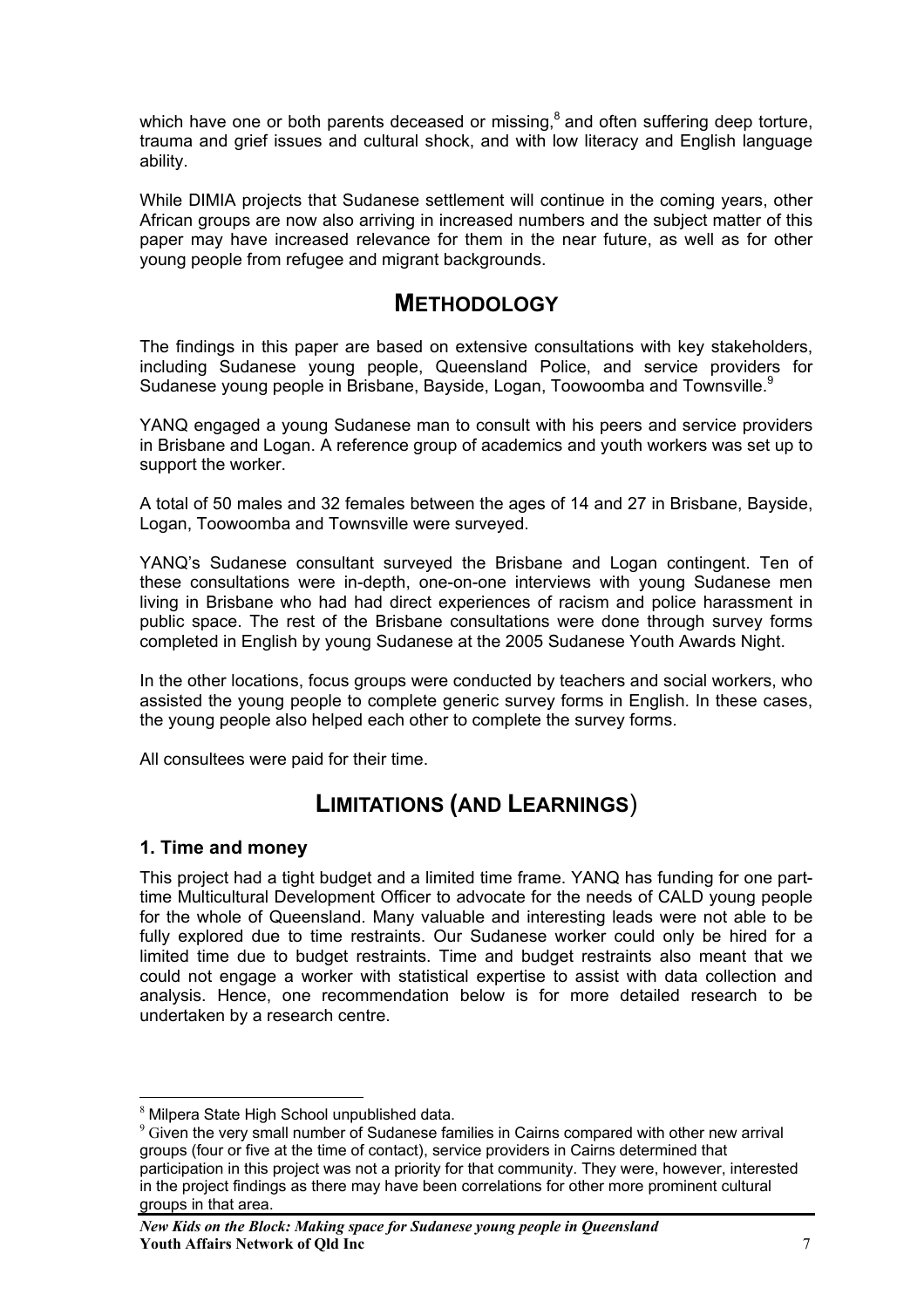## <span id="page-7-0"></span>**2. Language barriers**

The importance of consulting with communities in their own language cannot be underestimated; however, we encountered a number of difficulties in putting this into practice.

Verbal interviews conducted by YANQ's Sudanese consultant in the consultees' own languages were translated by the consultant into English for YANQ and the broader community's benefit. Although the Sudanese consultant's English language skills were competent, he was not a trained translator.

The remaining 72 consultations were done in English through survey forms. The consultees had to read the questions and write their answers in English. YANQ is aware that a major issue for Sudanese young people in Queensland is low literacy and English language skills. Coming from a long-term state of civil war, many Sudanese have missed out on years of education and upon arriving in Australia, cannot read and write in their own language, or speak English, let alone read and write in English.<sup>10</sup>

All respondents in Brisbane and Logan were assisted to fill out survey forms by Sudanese and other workers, and by their peers. However, many questions were still left unanswered, and some answers which were unclear had to be further interpreted. Even in the case of answers which read clearly, we cannot assume that the respondent understood the question and/or accurately expressed their views in their written answer. Where respondents were assisted with their answers, it is also possible that they may have written what was suggested by the person helping them. Also, newer arrivals in particular may have encountered increased linguistic and cultural barriers to participating in this survey.

All of this linguistic muddiness leaves the data open to interpretation, and therefore this report is best read as indicative of general trends and the need for further research.

## **3. Cultural barriers**

 $\overline{a}$ 

Young people who have recently arrived in a new country, especially out of war situations, often have a fear of authority and mistrust in strangers. Hence, although the surveys were confidential, we cannot expect that respondents necessarily felt safe to share information about sensitive issues such as contact with the police and racist incidents. That said, it seems that the young people were quite frank about their experiences and views.

## **4. Connecting with the disengaged**

As stated above, public space issues are more prominent for disengaged young people.

Disengaged young people are also disenfranchised young people: they are the most difficult to connect with and therefore lack the pathways to true social participation and inclusion, even in decision-making which directly concerns and affects them. Youth workers are generally the best equipped to reach out to these young people and communicate their needs to decision-makers and funding bodies.<sup>11</sup>

Correlatively, for the Sudanese group, the subject of this report is probably most poignant for those with higher levels of disengagement. Anecdotal evidence supports this conclusion; however this was difficult to measure quantitatively within the constraints

<span id="page-7-1"></span><sup>&</sup>lt;sup>10</sup> See YANQ's report *Cultural Chasm: the changing cultural and linguistic demographic in Queensland schools and the need for reform* (2004), available at [www.yanq.org.au.](http://www.yanq.org.au/) 11 See YANQ's paper *Let's Invite Everyone* (2004).

<span id="page-7-2"></span>*New Kids on the Block: Making space for Sudanese young people in Queensland*  **Youth Affairs Network of Qld Inc** 8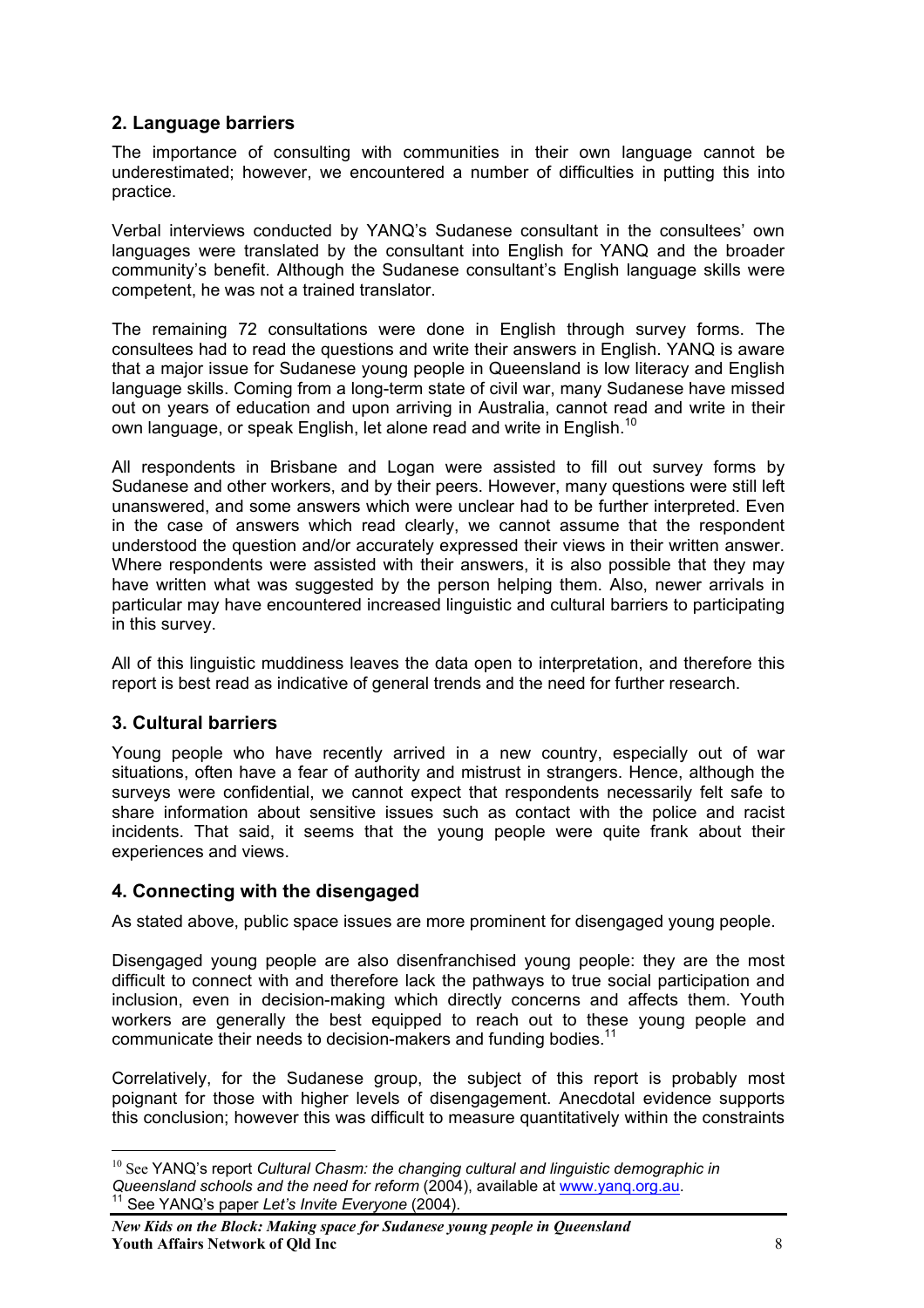of the project. Recent YANQ research into the education needs of CALD young people in Queensland shows that many Sudanese are struggling at school and dropping out.<sup>12</sup>

Therefore, it is likely that young Sudanese who are feeling persecuted by police and local residents in public spaces are those who have the most limited command of English, are dropping out of school because it's "too hard" or are excluded for misbehaving or not completing assessment, can't find employment because they have limited English and little education (and possible racial discrimination from employers), and therefore have no occupation, little money, and are socially isolated. These young people out-of-war are also likely to be suffering from the effects of torture and trauma, cultural shock, and more than half have one or both of their parents deceased or missing.[13](#page-8-1) Many young people who answered the surveys said that they spent a lot of time worrying about loved ones back home and are often shaken by tragic news from home.

Disengagement, intensified by cultural and linguistic barriers, make these young people especially hard to consult with. Firstly, Sudanese young people who have dropped out of school are difficult to track. Secondly, it requires a bicultural and bilingual worker who both has a rapport with the young people and holds the respect of the Sudanese community. There is little funding in Queensland for programs to target Sudanese young people once they have disengaged from school.[14](#page-8-2) The only program specifically targeting disengaged Sudanese young people in Queensland which I am aware of is the African Youth Peer Mentoring Project (commencing October 2005) run by Harmony Place in Brisbane[15.](#page-8-3) Education Queensland's *Education and Training Reforms for the Future* (ETRF) has funded three workers in Brisbane to work with Sudanese and other African young people *at risk of* disengaging - and they are doing indispensable work, liaising between the young people, their families, schools, other service providers and the broader community.<sup>[16](#page-8-4)</sup> The Queensland police have also engaged a number of African police liaison officers during the last year – another important interface between the young people and the community.

YANQ drew upon the expertise of these bicultural workers and YANQ's Sudanese worker was also able to connect more readily with the "disengaged" in his consultations for this project, thus some of their experiences have been captured. However, all in all, it is important to note that 40 of the 50 Brisbane consultees were consulted at the Sudanese youth awards night, and that the entire Bayside contingent were consulted through homework club. Toowoomba and Townsville consultees were a mix of engaged

<span id="page-8-1"></span>

<span id="page-8-0"></span> $\overline{a}$ <sup>12</sup> For more on this, see YANQ's report *Cultural Chasm: the changing cultural and linguistic demographic in Queensland schools and the need for reform* (2004), available at [www.yanq.org.au](http://www.yanq.org.au/). At present there is no quantitative data to say how many Sudanese are falling out of the school system, as Education Queensland has no method in place for tracking this. YANQ and MYNQ have advocated for better means of tracking who is "falling through the cracks" through the Education and Training Reforms for the Future (ETRF).<br><sup>13</sup> Milpera State High School unpublished data.

<span id="page-8-2"></span><sup>&</sup>lt;sup>14</sup> Refugee and migrant young people receive excellent educational and emotional support when they are in school from their teachers (especially ESL teachers) and school counsellors, who also link in with specialist service providers such as the Queensland Program of Assistance for Survivors of Torture and Trauma (QPASTT) and Mercy Family Services. Settlement support is only offered (under DIMIA's Community Settlement Services Scheme) for the first six months after arriving, and through Milpera State High School's Intensive English Language and Settlement Centre in Brisbane.

<span id="page-8-3"></span> $15$  Although limited funding for this project means the budget is very tight – for more information contact Harmony Place on (07) 3891 7911.

<span id="page-8-4"></span> $16$  The advice of one of these workers (Gabriel Ukuno) has also been indispensable in the consultations for this project and many others done by YANQ and other organisations.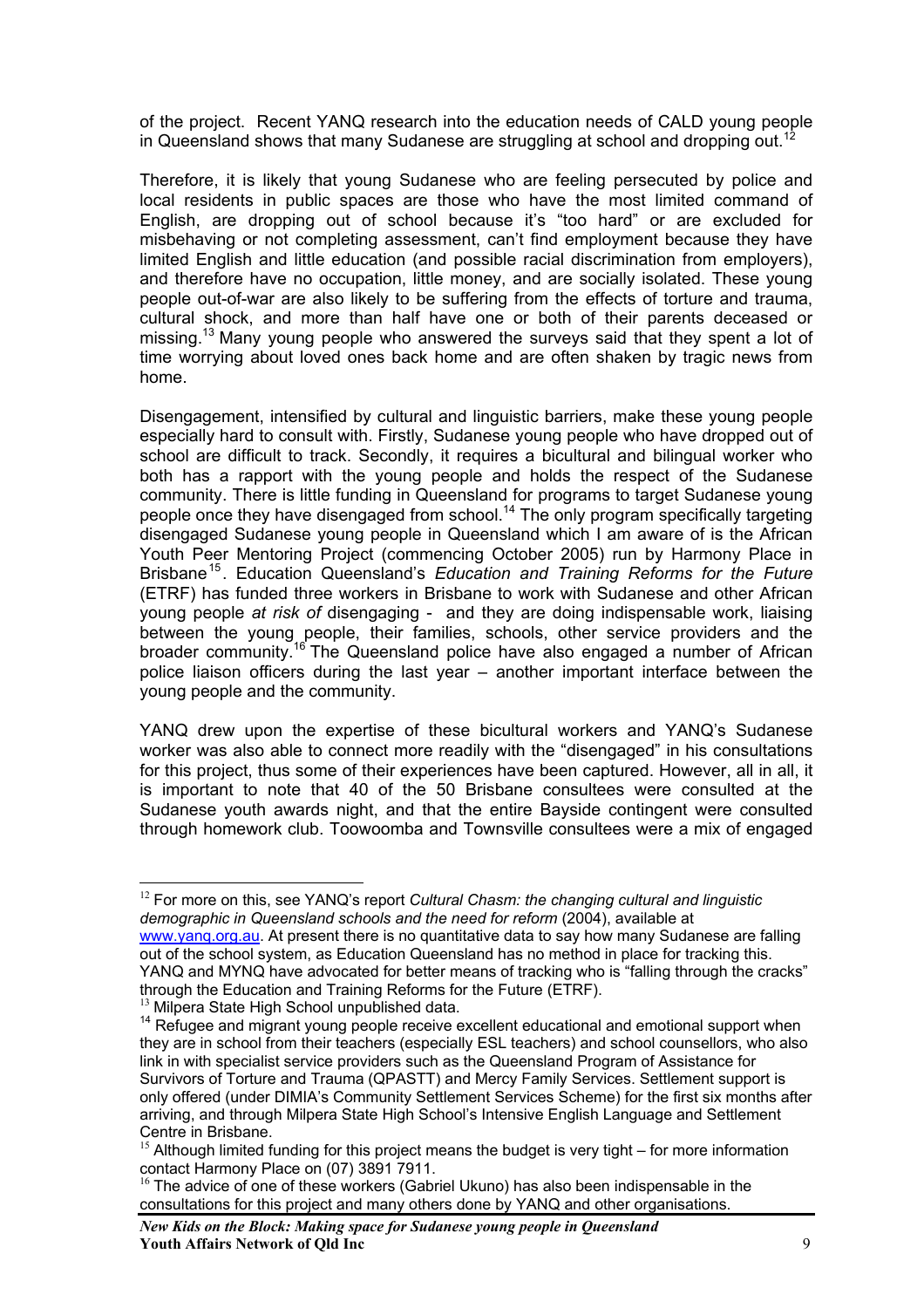<span id="page-9-0"></span>and disengaged. Thus, the majority of the sample group were the high-achieving Sudanese youth<sup>17</sup> and others currently engaged in school.

Further research would employ a methodology to connect with more of the disengaged group.

### **5. Lack of statistical expertise in complex data collection and analysis**

Much of the data collected was quite complex – answers to some questions had close relationships with answers to other questions, for example, the young person's age and sex, time of arrival in Australia, town/city/suburb of residence, and whether or not they were in school, had close relationships, whether the young person was hanging out in public spaces, whether they were having trouble with police and other members of the community, whether they perceived that they were targets of racism, etc. Without statistical expertise it was impossible to fully explore the complex relationships between all of these variables. Our findings therefore point to general trends, however, a more statistical approach is recommended for further research.

# **SUMMARY OF FINDINGS**

Public space issues for Sudanese young people in Queensland are a priority in Greater Brisbane, Logan, and Toowoomba – these are the places with significant numbers of Sudanese young people.

Public space issues are more prominent for Sudanese young males at various levels of disengagement – who hang out in public places more often, and also seem to receive more harassment from police, security guards and ticket inspectors, complaints from locals, and other outright racist attacks.

The young women seem to encounter other difficulties, in the "private sphere" – for example, in the Townsville group domestic violence emerged as a major issue. Pregnancy and birthing issues are other issues affecting young Sudanese women in Queensland.<sup>18</sup>

Young Sudanese, particularly those who are disengaged, hang out in public places such as parks because they like to (it's cultural practice), and because they don't really have anywhere else to go.

# **FINDINGS**

## **1. What do Sudanese young people do in their spare time?**

Most young men and women (48% and 37.5% respectively) listed homework as their main activity after school. Although this is evidence that many Sudanese young people are striving to do well in their studies, it does not necessarily show that around 50% of Sudanese young people spend their time studying – see the limitations section above regarding the difficulties of consulting with the disengaged.

That said, for those not in school who *were* interviewed, "partying" was a favourite pastime and boredom was a problem.

 $\overline{a}$  $17$  And there are plenty of these!!!

<span id="page-9-2"></span><span id="page-9-1"></span> $18$  This would be the subject of a separate study.

*New Kids on the Block: Making space for Sudanese young people in Queensland*  **Youth Affairs Network of Qld Inc** 10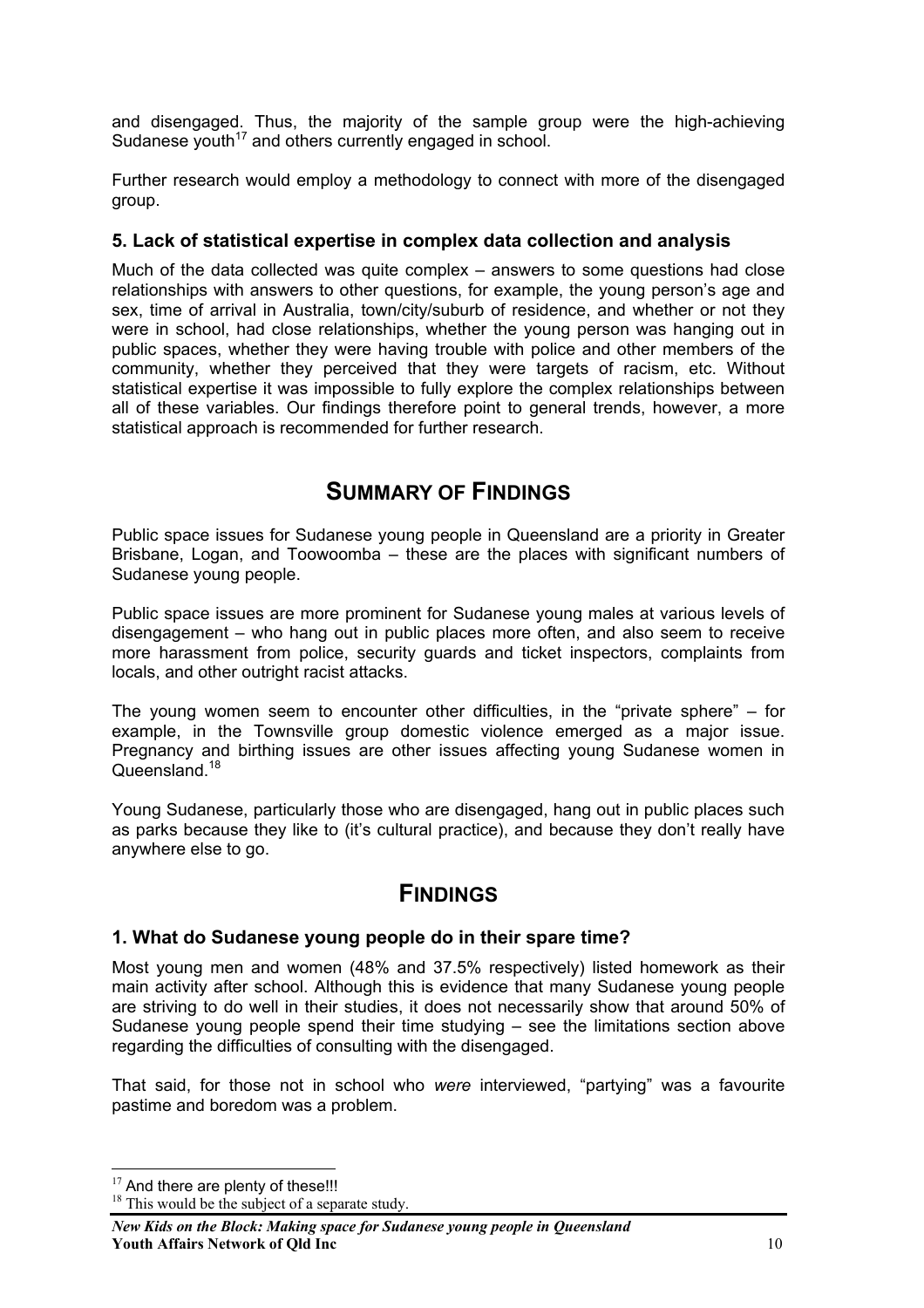<span id="page-10-0"></span>41% of young women compared with 6% of young men were engaged in cooking and other housework after school. Other pastimes included watching TV, listening to music, and hanging out with friends and family.

Playing sport was the favourite pastime for the young men (36%), but only for one young woman. Hanging out with friends and family was another favourite pastime for young men and women.

## **2. Where do Sudanese young people hang out?**

The favourite hangout for young men was at sporting fields and events (48%). The next favourite hangouts were home (40%), Southbank Parklands (32%), parks (30%) and the city mall (30%).

Most young men (46%) said they hung out in public spaces once or twice per week. 34% hung out in public spaces 3-7 times per week. 8% of young men hung out in public spaces more than seven times per week.

The favourite hangout for young women was home (43%). The next favourite hangouts for young women were shopping centres (34%), the city mall (28%), parks (21%) and Southbank Parklands (18%).

Most young women (50%) said they hung out in public spaces once or twice a week. 18% of young women hung out in public spaces more than 5 times per week.

## **3. Why do Sudanese young people hang out in public spaces?**

36% of males and 38% of females said that they hang out in public spaces because they like to! According to the consultations, it is cultural practice for Sudanese to hang out in small to large groups in common spaces.

32% of males compared with 12% of females said they can't hang out at home and identified other housing issues.

16% of males and females said they couldn't afford to pay for entertainment and hobbies.

#### *No community space for African young people*

Only seven young people in the entire sample (8.5%) said they hung out at community centres. Four of these were in Toowoomba, two in Townsville and one in Logan; none in Brisbane.

At present, there is no community space in Brisbane where young Sudanese can casually hang out. Many Sudanese expressed that they would like to have their own African-friendly (though not necessarily exclusive) youth space, and service providers echoed this sentiment in their responses.

It has often been suggested at various meetings where this gap has been identified, that Sudanese young people in Brisbane could use the Police and Citizens Youth Clubs (PCYCs) to meet. A story from a member of the Sudanese community who has been working closely with the youth suggested the opposite: according to him, a group of Sudanese young people had been meeting at the PCYC in Brisbane's Fortitude Valley. Some funding ran out and the doors were "closed in their faces". The young people then applied to Queensland Police to use an unused PCYC and were rejected.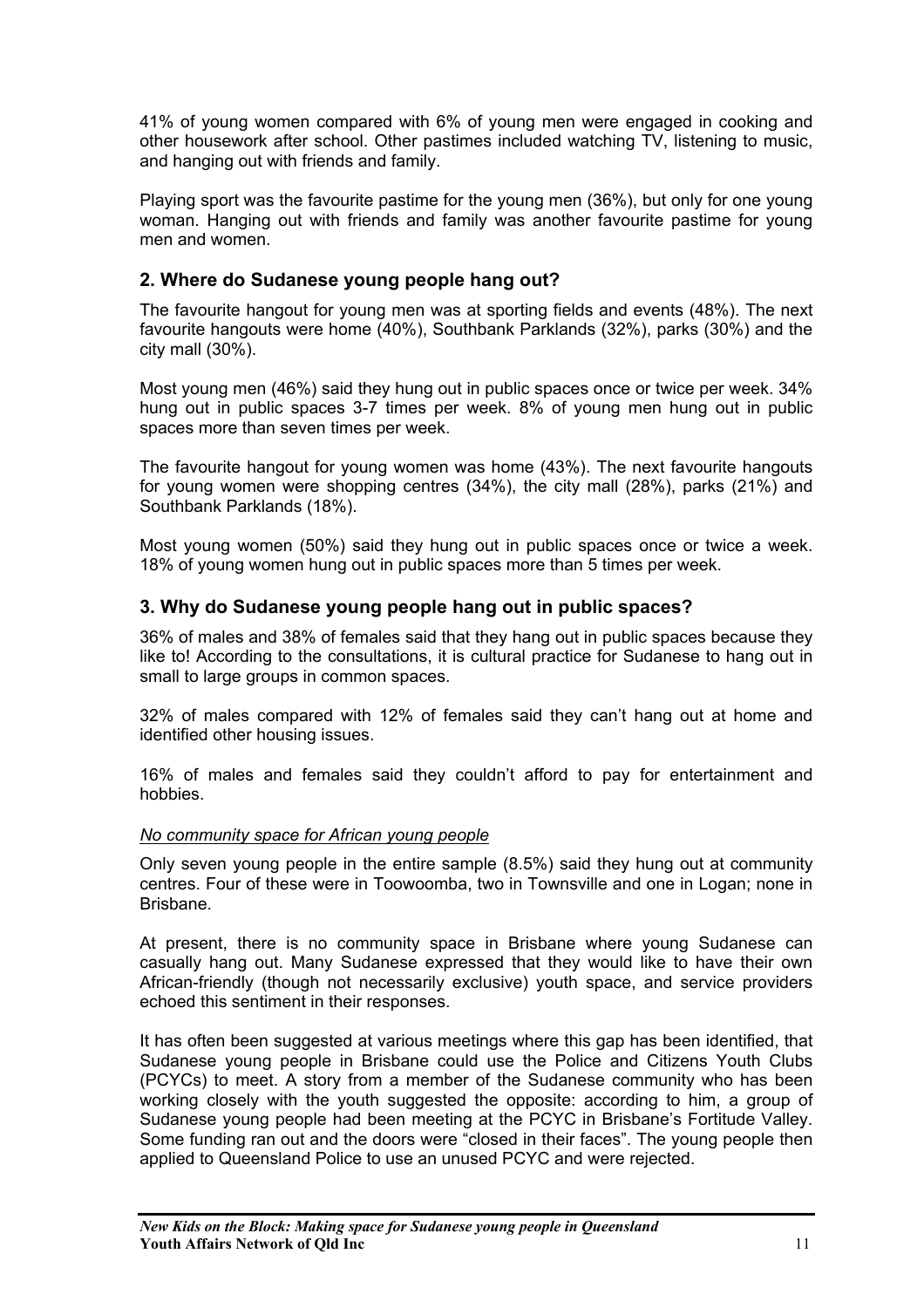<span id="page-11-0"></span>Other space such as Marrymac Hall at Annerley which is often used for larger events by the Sudanese and broader African community is not available for casual use by groups of young people.

Hence, Sudanese young people have continued to meet in the parks and other public spaces, which are not necessarily safe and where they are not always welcomed.

Initiatives such as the building of a basketball court in Yeronga Park are positive for African young people, especially young men.

#### **4. Issues for Sudanese young people in public spaces**

Sudanese men encountered the most problems in public space. 37.5% of young women consulted said that they encountered no problems when they were in public spaces, compared with only 10% (5) of the young men consulted.

### **4.1 Police harassment**

YANQ requested statistics from the Queensland Police Service about numbers of young Sudanese moved on, arrested, charged, sentenced and jailed for offences, but the information was not available for release due to confidentiality reasons.

#### *Police perspective*

Members of the police force in Brisbane said that Sudanese young people are not involved or associated with major offences, but said that "there is a core of people involved in anti-social behaviour and these few people are very visible, particularly to the general public. Drinking in public places and 'hanging around' in large groups can cause a lot of concern for members of the public and they then call the police and we must act on complaints."

The Queensland Police also attributed the tension to a lack of understanding in the community. They said, "as with all new communities, there will be a 'settling in' period where the community and the government agencies and the wider community get used to each other."

During April this year, DIMIA's Brisbane office called together a reference group to respond to complaints from "elderly Anglo residents" of the Moorooka area (a suburb of Brisbane) about large groups of Sudanese who were hanging around in the parks and streets and making them feel "intimidated". Like the police response, DIMIA's response seemed initially to be more focused on the complainants' interests than on the rights and interests of the young people.

The police group consulted believed that the number of incidents involving Sudanese youth had dropped slightly since the appointment of a Sudanese/police consultative group and the employment of a Sudanese Police Liaison Officer.

#### *Young persons' perspective*

40% of the young men consulted said they had been harassed by police; only one young woman had come into contact with police.

In Toowoomba, five out of five young men consulted had had dealings with police.<sup>19</sup> At a major Toowoomba Sudanese youth forum in December 2004 (attended by 36 young

<span id="page-11-1"></span> $\overline{a}$  $19$  One had been apprehended for stealing, one for a minor driving infringement, one for drink driving and drugs, and two were random police checks.

*New Kids on the Block: Making space for Sudanese young people in Queensland*  **Youth Affairs Network of Qld Inc** 12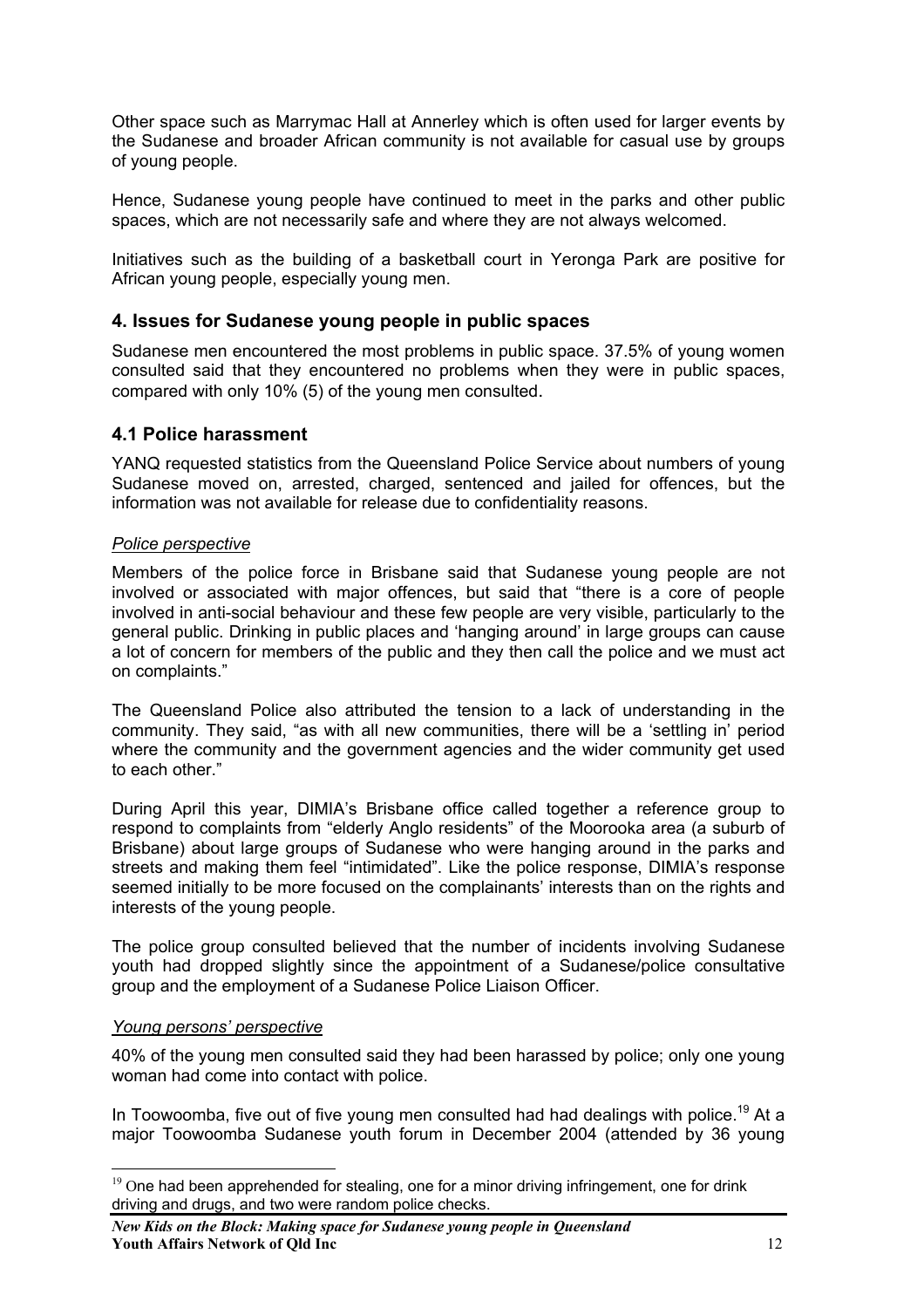<span id="page-12-0"></span>Sudanese), random police check-ups were a common experience of Sudanese boys and young men walking, driving and otherwise doing their own thing.

Random police checks were also common experiences for Sudanese in Brisbane and Logan. Some Sudanese young people expressed that police had mistreated them and were often suspicious. Many Sudanese felt targeted because of their skin colour, and felt offended when asked for identification, searched and questioned about incidents they knew nothing about.<sup>20</sup> Here's what some said:

"Some police are good but some of them are racist, teach the bad ones not to be rude."

Sudanese male, 18, Virginia

"Police mistreated me, take me to police station, and then ended up in jail." Sudanese male, 20, Brisbane

"Twice when I was going to school, Logan Police just stopped me and asked me for identification which I found offensive."

Sudanese male, 19, Logan

"On the train my friend had an argument with a white boy so a policeman threw my friend and I off the train and left the white boy on the train."

Sudanese male, 17, Wynnum

Three out of three young women consulted in Townsville said police had helped them when they were in trouble (two specified that police had come to intervene in domestic violence disputes).<sup>[21](#page-12-2)</sup>

#### *Service provider perspective*

 $\overline{a}$ 

Service providers stated that young Sudanese clients complain on a daily basis about issues of discrimination and racism when they are in public spaces. One Brisbane service provider reported the following case:

"Police did not follow proper process for dealing with under 17s. They interviewed him late at night alone in a police station (no support person for client). Also the police took advantage of his lack of legal knowledge to unlawfully search and take his property. Police harassed my client when he was in public space – they questioned him and checked his ID".

Another Brisbane/Logan service provider reported:

"Yes – [our Sudanese clients are] stopped when walking in large groups, asked for ID, asked about particular crimes, asked to move on. One young person was assaulted by police".

The following is another alarming case which will be heard in the Magistrate's Court in late 2005:

<span id="page-12-1"></span> $20$  For example, one Sudanese young man in Coorparoo (Brisbane) was taking his computer to get fixed and police stopped him to ask if he had stolen it. Another had his bag searched for alcohol at Southbank Parklands (he had none).

<span id="page-12-2"></span><sup>21</sup> The service provider in Townsville who collected this data confirmed that domestic violence by Sudanese men against Sudanese women was a serious issue for the community in Townsville.

*New Kids on the Block: Making space for Sudanese young people in Queensland*  **Youth Affairs Network of Qld Inc** 13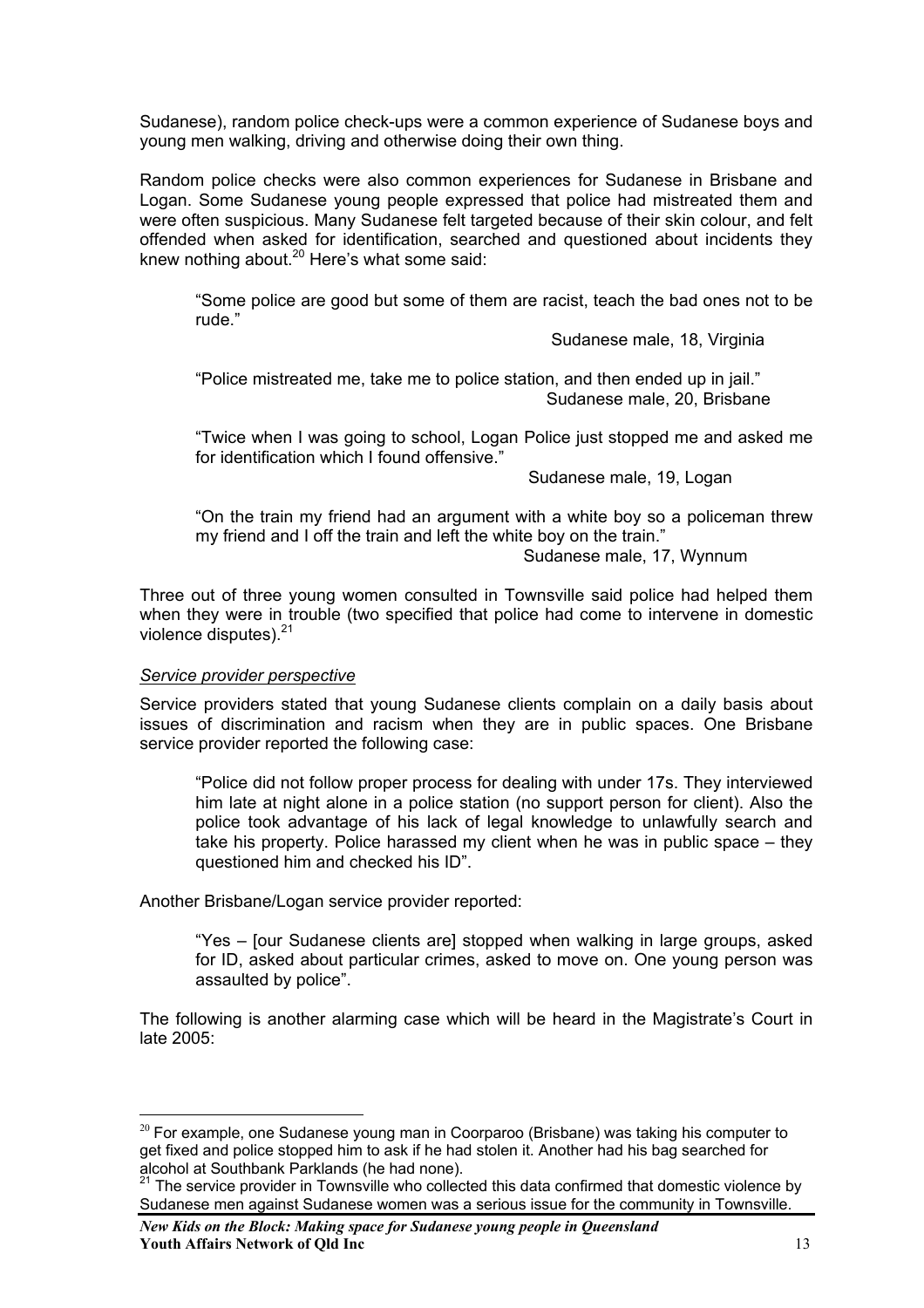<span id="page-13-0"></span>In August 2005, four Sudanese young men were waiting at Toombul train station (in Brisbane) for a cousin to finish school so that they could travel home together. All four of the young men had valid tickets for travel. One of the boys was approached by a ticket inspector, who asked why they were standing there. The boy explained that he was waiting for his cousin so that they could travel home together. The ticket inspector asked to see the boy's school ID card – when it was presented, the inspector ripped it up and threw it on the ground, and told the boys to leave the station. The ticket inspector left for some time and returned to find the boys still waiting. He told them to leave again. The boys did not want to leave as they thought they had a right to be there. The ticket inspector started to physically push the boys off the train station, was very rude and said racist insults such as "you black bastard Africans." At this point, one of the boys called the police for assistance. The police arrived and spoke to the ticket inspector, then fined one of the boys \$600 for not leaving the station when instructed, and also physically pushed the boys off the station.<sup>2</sup>

## **4.2 Other racist attacks**

#### *Direct racism*

 $\overline{a}$ 

36% of males and 25% of females perceived that they had experienced racism in public spaces. This is a frightening statistic in itself, although it is heartening to see that 46% of males and 53% of females said that they had not been targets of racism, and some respondents said that white Australians were very welcoming.

#### *Racism in the media*

Racist attacks targeting Sudanese have had much airplay in the media throughout 2005. In July, *The Weekend Australian* reported the establishment of a neo-Nazi movement in Australia called the "White Pride Coalition", targeting refugees from Africa in a "new racehate campaign". It reported that "one Sudanese family in Toowoomba was forced to leave its home after being harassed, and people being pelted with rotten eggs and potatoes."<sup>[23](#page-13-2)</sup> The same newspaper then published an article by Sydney's Macquarie University public law associate professor Andrew Fraser, which the *Deakin Law Review*  had rejected following legal advice that publishing the article would breach the *Racial Discrimination Act*. [24](#page-13-3) During October 2005, the *Toowoomba Chronicle* reported that a circular headed *White Australian Resistance* was distributed in a street into which a Sudanese family had moved only a few weeks before. The flier depicted two white youths in front of a map of Australia and the words "Youth, Nation, Destiny and Save the White Race" and a link to a "White Pride" website displaying Ku Klux Klan and neo-Nazi material.<sup>[25](#page-13-4)</sup> Similar racist campaigns have also happened in NSW<sup>[26](#page-13-5)</sup> and possibly other states.

*New Kids on the Block: Making space for Sudanese young people in Queensland*  **Youth Affairs Network of Old Inc.** 14

<span id="page-13-1"></span> $^{22}$  Transcript of the story as reported to me by ETRF bicultural worker Gabriel Ukuno, who the young people turned to for advice. They didn't want to pay the fine as they felt their instructions to leave and the fine were racially motivated. The young men are contesting the fine in the Magistrate's Court with free legal assistance from Terry Fisher. The young men are seeking legal assistance to take make a racism discrimination claim against the ticket inspector and the police

<span id="page-13-2"></span>officer.<br><sup>23</sup> *Neo-Nazis in a bid to drive out Africa refugees,* The Weekend Australian, July 24-25, 2005, p6<br>of "The Nation".

<span id="page-13-3"></span><sup>&</sup>lt;sup>24</sup> '*Racist' scholar's rejected white Australia essay*, The Australian, September 21, 2005, p 28-29 of "Higher Education".

<span id="page-13-4"></span><sup>&</sup>lt;sup>25</sup> *Racist fliers left in street with Sudanese family, The Toowoomba Chronicle, 19 October 2005.* 26 See, for example, *Sudanese targets of race hatred,* 20 January, 2005, last read at

<span id="page-13-5"></span><http://www.news.com.au/story/0,10117,11999411-1702,00.html> on 10 November 2005*.*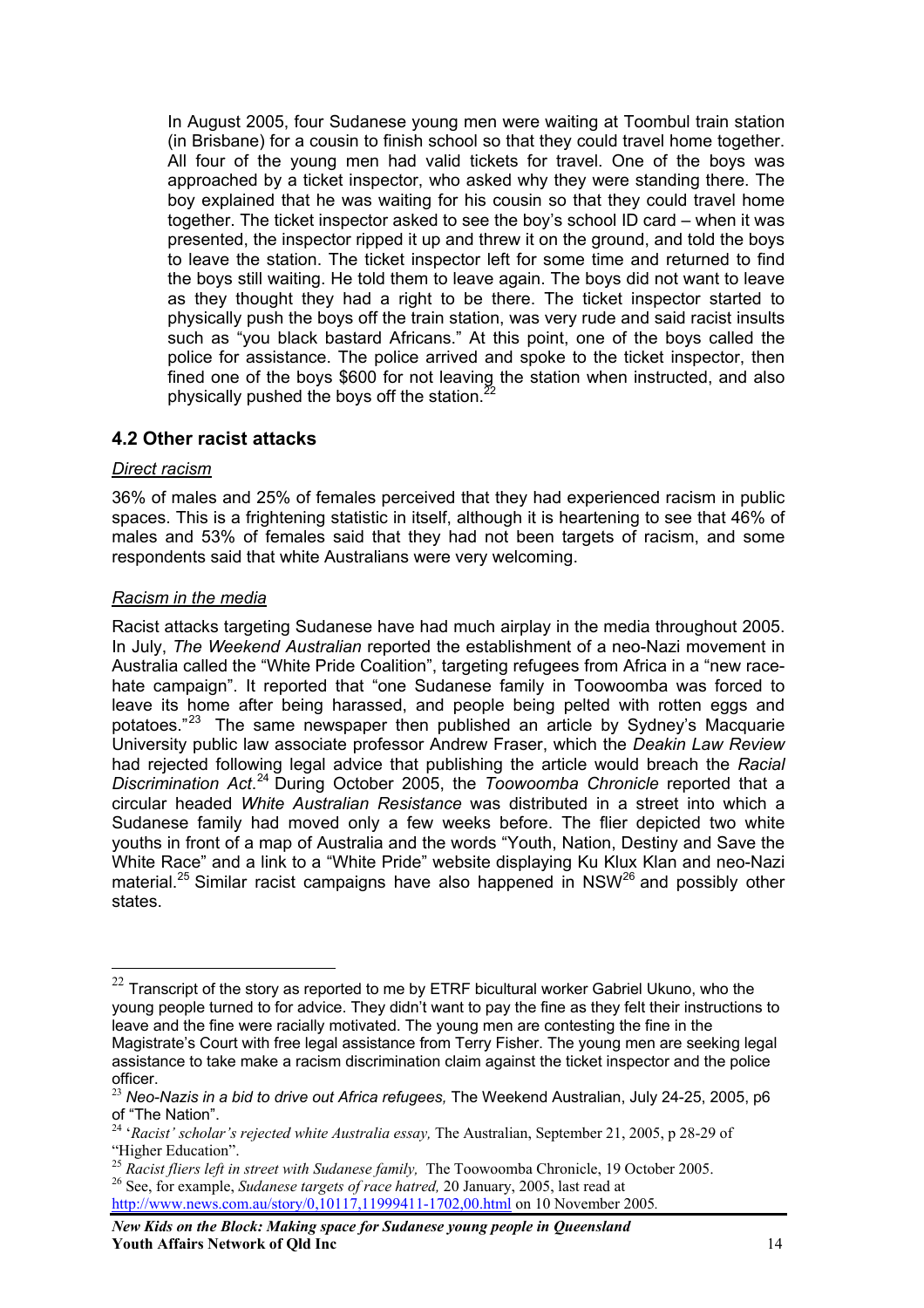<span id="page-14-0"></span>These racist campaigns may make Sudanese feel as though they are targets of racism and unwelcome in their new country. However, it needs to be said that although these racist campaigns are perturbing, they do not necessarily reflect the views of a majority. The Toowoomba community, for example, has responded to these incidents in a unified manner, taking measures to let Sudanese families know that they are welcome there.<sup>27</sup>

It is essential that these aberrations are put into perspective through community action and positive portrayals of Sudanese in the media.

## **4.3 Complaints by local residents**

24% of males and 6% of females said they had been the subjects of complaints by local residents when hanging out in public spaces.

#### **4.4 Conflict with other space users**

32% of males and 9% of females said they had had problems with other groups of young people also spending time in shared public spaces. Sudanese young people also expressed to me feelings of isolation from and lack of connection with their non-African/Sudanese peers.

#### **4.5 Harassment by security guards**

18% of males, 3% of females (1) said they had been harassed by security guards in shopping centres and various clubs.

 $\overline{a}$ 

<span id="page-14-1"></span> $27$  One concerned community member responded by posting signs on street poles reading "Sudanese are welcome in my city" and encouraging others to do the same.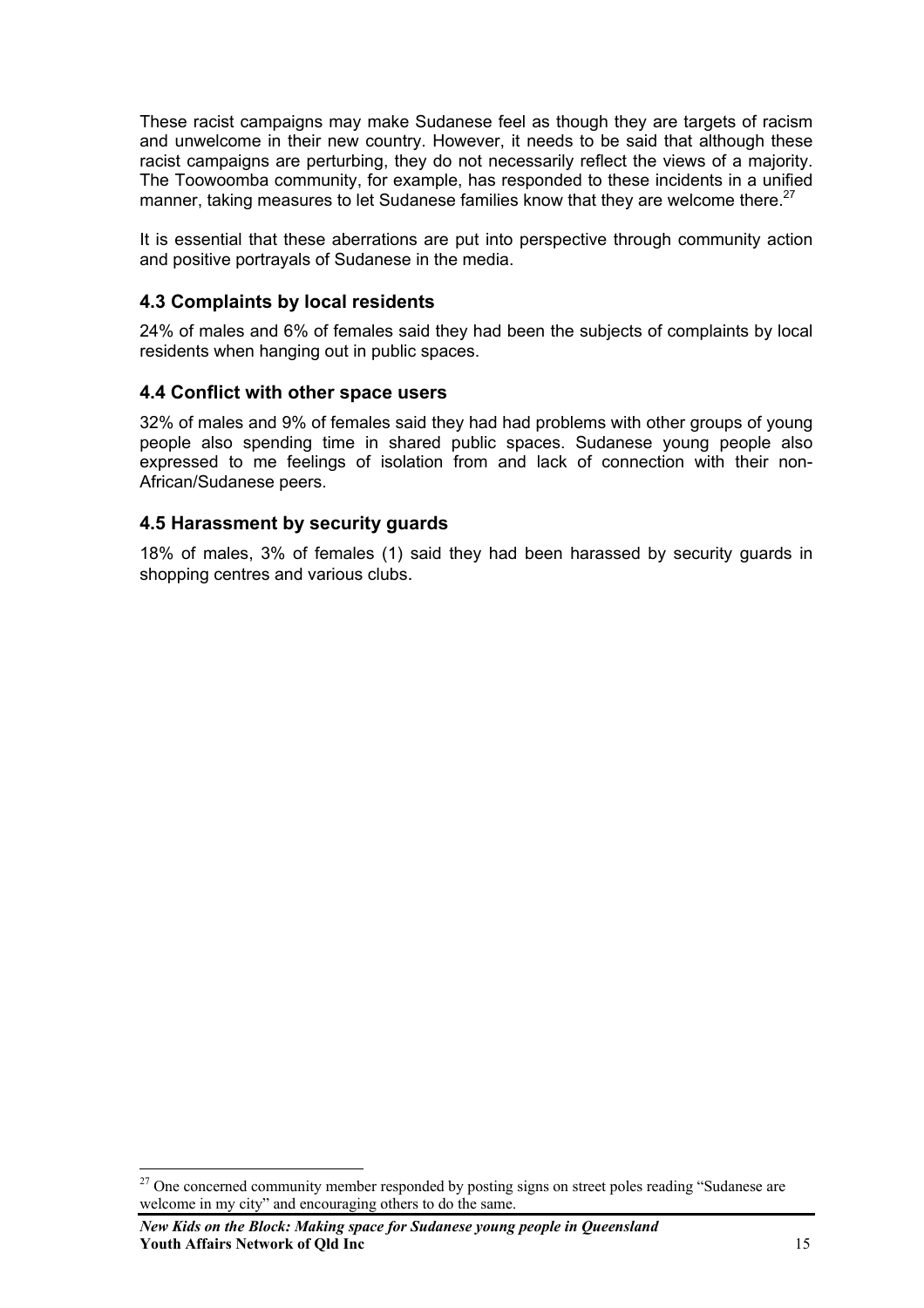# **RECOMMENDATIONS**

<span id="page-15-0"></span>At the State Government level, meeting the needs of Queensland's new Sudanese residents requires a whole-of-government approach, with commitment of funding and resources from the Departments responsible for Education, Employment and Training, Sport and Recreation, Police, Child Safety, Health, Multicultural Affairs and **Communities** 

At the Local Government level, zones with high densities of Sudanese population need to offer affirmative funding and resourcing for the following recommendations.

At the Federal level, the Department of Immigration, Multicultural and Indigenous Affairs must assist with grants to Local and State Governments who have absorbed these new citizens into their communities in order that they may enact the following recommendations.

## **1. Programs and spaces for African young people**

- **1.1** Continue and increase funding for programs targeting disengaged and at-risk African young people.
- **1.2** Create local African youth spaces: especially for Sudanese and other African young people, but inclusive of other cultural groups of young people.
- **1.3** Support projects that bring young people from different cultures together.
- **1.4** Make available education about public space usage for young people.
- **1.5** Make available training about laws and legal rights for young Sudanese people.
- **1.6** Make available training/programs for young people on how to deal with racism.

#### **2. Community education**

- **2.1** Provide better and more extensive training for police regarding Sudanese youth and culture.
- **2.2** Continue and expand the police liaison officer program and reference groups.
- **2.3** Increase community anti-racism education.
- **2.4** Begin community awareness-raising for local residents about Sudanese youth and culture.

#### **3. Research and documentation**

- **3.1** Construct better ways of monitoring and recording the nature and extent of racism in Queensland.
- **3.2** Undertake more research into the needs of Sudanese and other African young people in Queensland, including issues specific to Sudanese young women.
- **3.3** Sharing of best practise in providing services to Sudanese young people.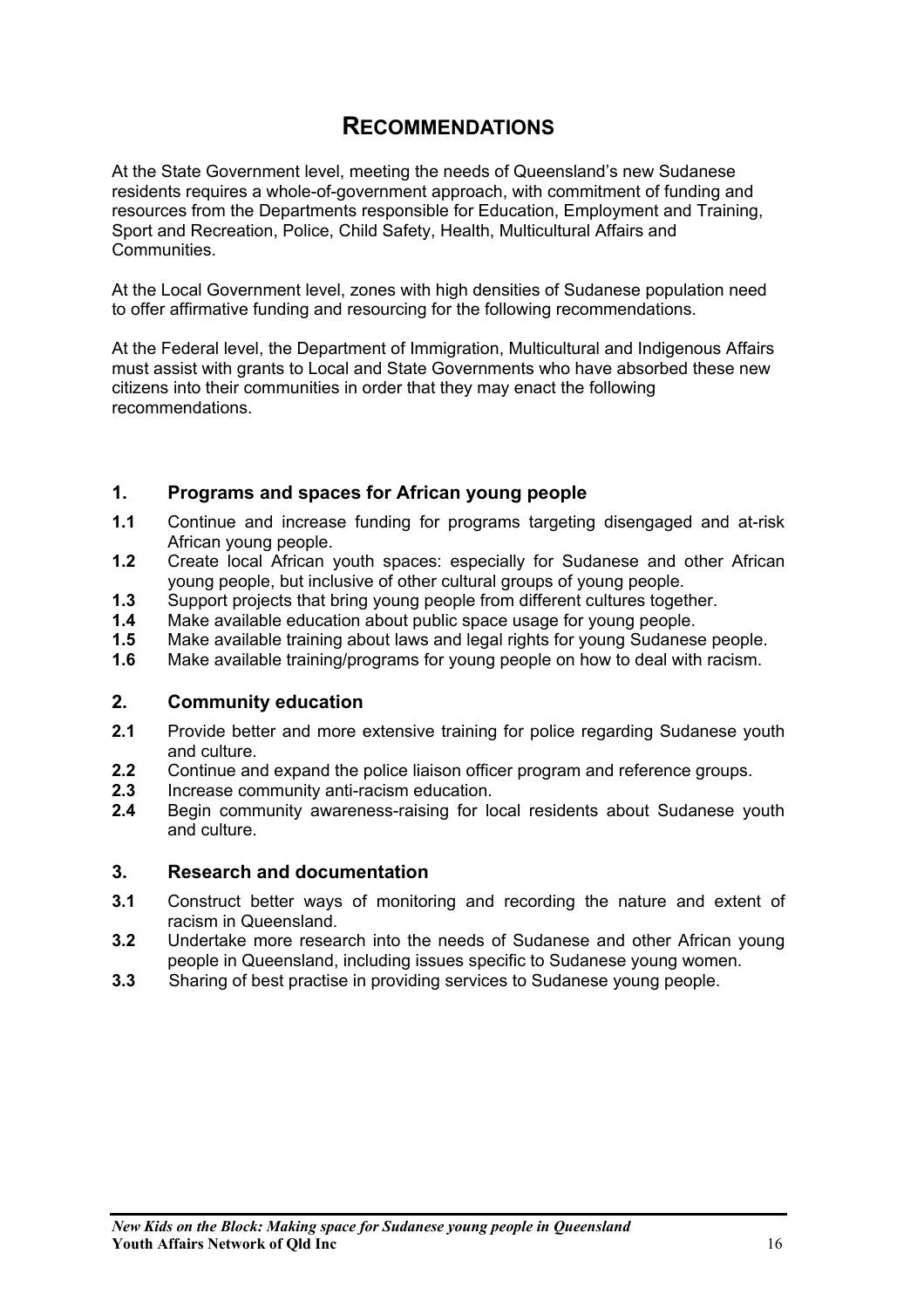# **CONCLUSION**

<span id="page-16-0"></span>Sudanese young people in Queensland on the whole are trying very hard to find their place in a strange new world, and many organisations and individuals are doing fantastic work helping them in this endeavour. Many Sudanese young people who were interviewed in this project expressed that they were very happy in their new country and felt very welcomed – despite common issues of grieving lost loved ones and overcoming traumatic experiences from their homelands, struggling to get through school work and finding employment. Indeed, for many of these young people out-of-war, it is amazing just to be alive.

There is a definite cluster of Sudanese young men and some young women who are finding it very hard to fit into the system, have little to do and nowhere to go, and who are the targets of racism and harassment in public spaces. These young people need to be supported to re-engage in community and to understand their rights and obligations as new citizens. Correlatively, other community members and the police force and other authority figures need to be educated to better understand the ways, backgrounds, and needs of these young people, to treat them as equal citizens and not as objects of suspicion or race hatred, and to respect their rights to use public spaces.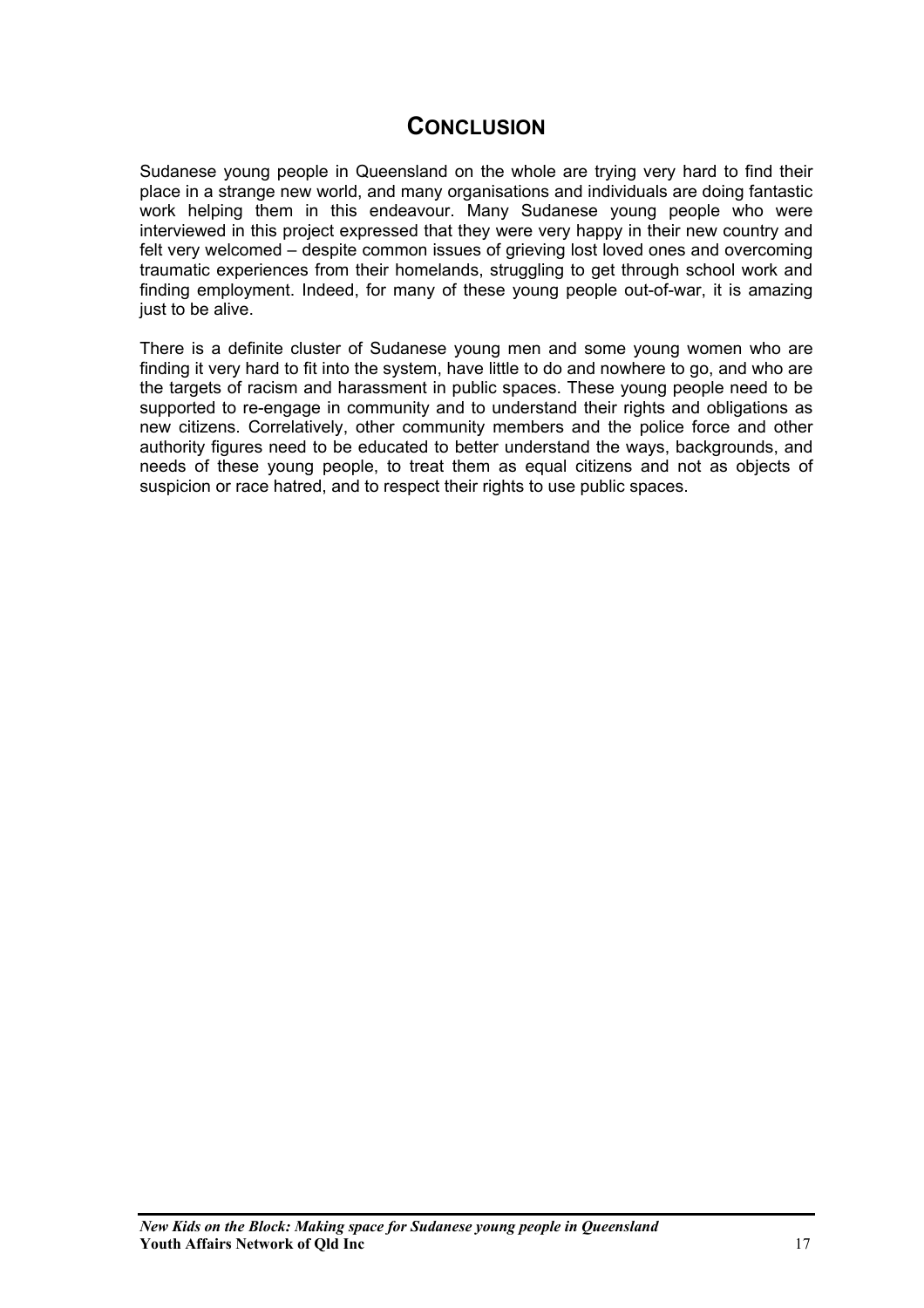# **APPENDIX 1**

## <span id="page-17-0"></span>**Condensed questionnaire for young Sudanese**

- 1. How old are you?
- 2. Are you male or female?
- 3. How long have you been in Australia?

```
(a) less than 1 year - 1 year (b) 2-4 years (c) 5-10 years (d) 10 years and longer
```
- 4. Which council area do you live in?
	- (a) Brisbane (b) Logan (c) Other. Which suburb do you live in?
- 5. Do you go to school?
- 6. What do you usually do after school?
- 7. Do you ever get bored? If yes what do you do?
- 8. What kind of things do you like to do that make you feel good (eg going out to party)?
- 9. What stops you from doing what you want to do (e.g. no money or not allowed)?
- 10. Which of the following is your favourite place where you hang out or spend your leisure time with friends eg after school, work or on the weekend (you can tick more than one answer)?

(a) Home (b) Parks (which parks) (c) South Bank (d) City Mall (e) Shopping centre (which centre) (f) soccer or basket ball field as above (g) train stations as above (h) community centre as above (i) suburban street (j) other

- 11. Where else do you like to hang out?
- 12 Do you have a space that is all yours (with your friends) that you feel real 'at home'?
- 13. What motivates you to hang out in public spaces (you can tick more than one)?

(a) I like to (b) no alternative place (c) can't hang out at home (d) can't afford to go to user pay entertainment eg movies (e) not in school, so plenty of time (f) no job, so plenty of time (g) other

14. How many times per week do you use the specific public spaces you ticked off in answer to question 10?

(a) 1-2 (b) 3-4 (c) 5-7 (d) more

15. What obstacles do you find when you are in a public space?

(a) police harassment (need to explain this – police come & ask questions / where you live / move you on etc); (b) locals complain (c) problems with other space users (d)

16. Have you come in contact with police. What happened – please write the story of what happened in the space?

17. Have you come in contact with security guards what happened please write the story of what happened in the space?

18. Have you faced racism (people saying bad things, or showing bad attitude or behaviour towards you because of your skin colour or some other definition) in public places. If yes, then who from. What did you do in response to this racism?

- 19. Are you aware about laws governing public space usage? (a) yes (b) no
- 20. Do you want to know more about the law governing public space usage?

(a) yes (b) no

- 21. What do you think could be done to make things better?
- 22. Any other comments.